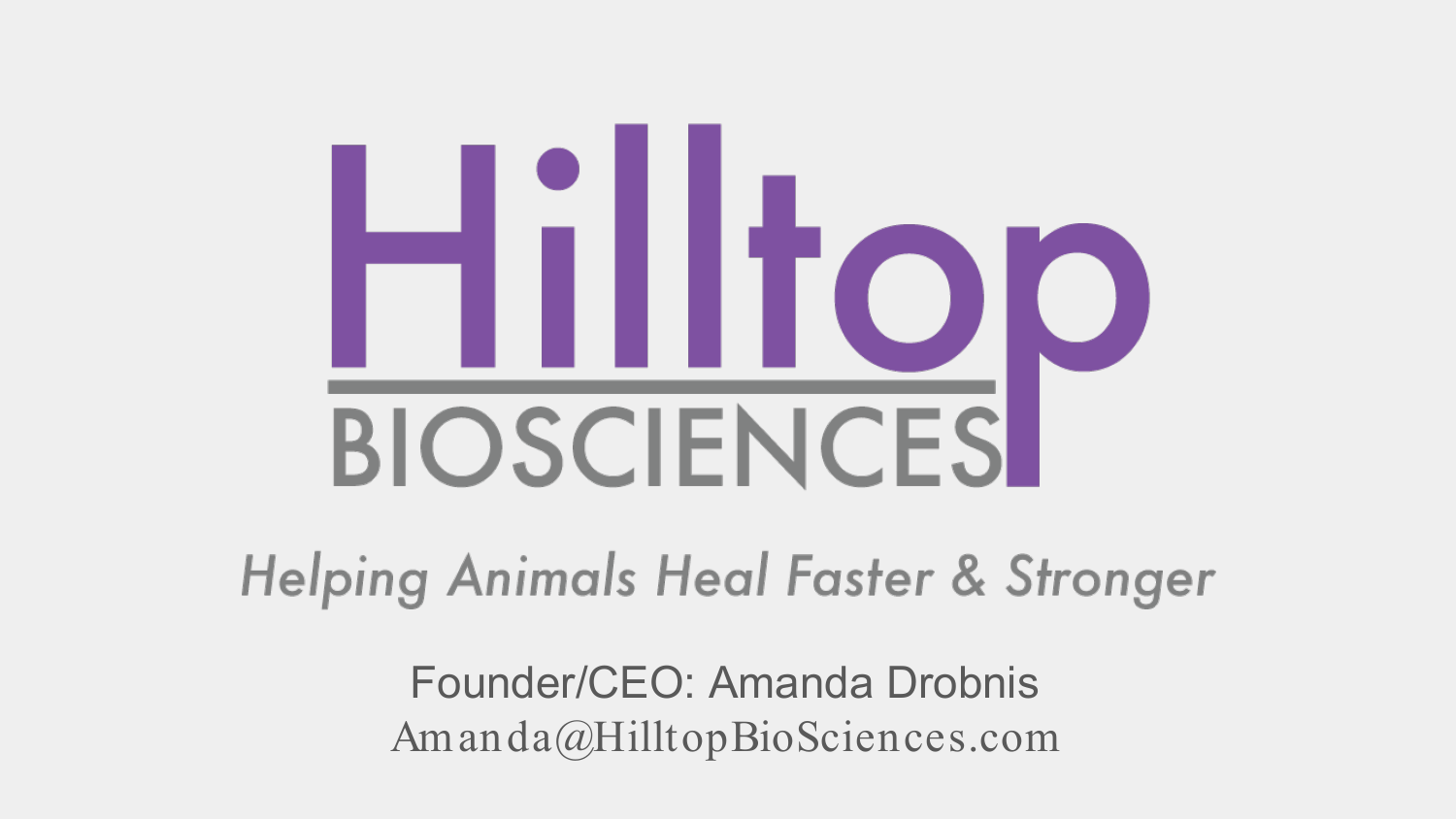## About Hilltop Bio

**Mission:** Provide therapies that regenerate and restore full functionality and long term health

**Vision:** Change the way vets treat and practice veterinary medicine by incorporating regenerative therapies in to their everyday treatments

**Problem:** Find a way to use regenerative therapies that is cost effective, easy to use, room temperature and most of all effective

**Solution:** Regenerative matrix using amniotic allografts at room temperature

**Challenge:** Funding and finding the path forward



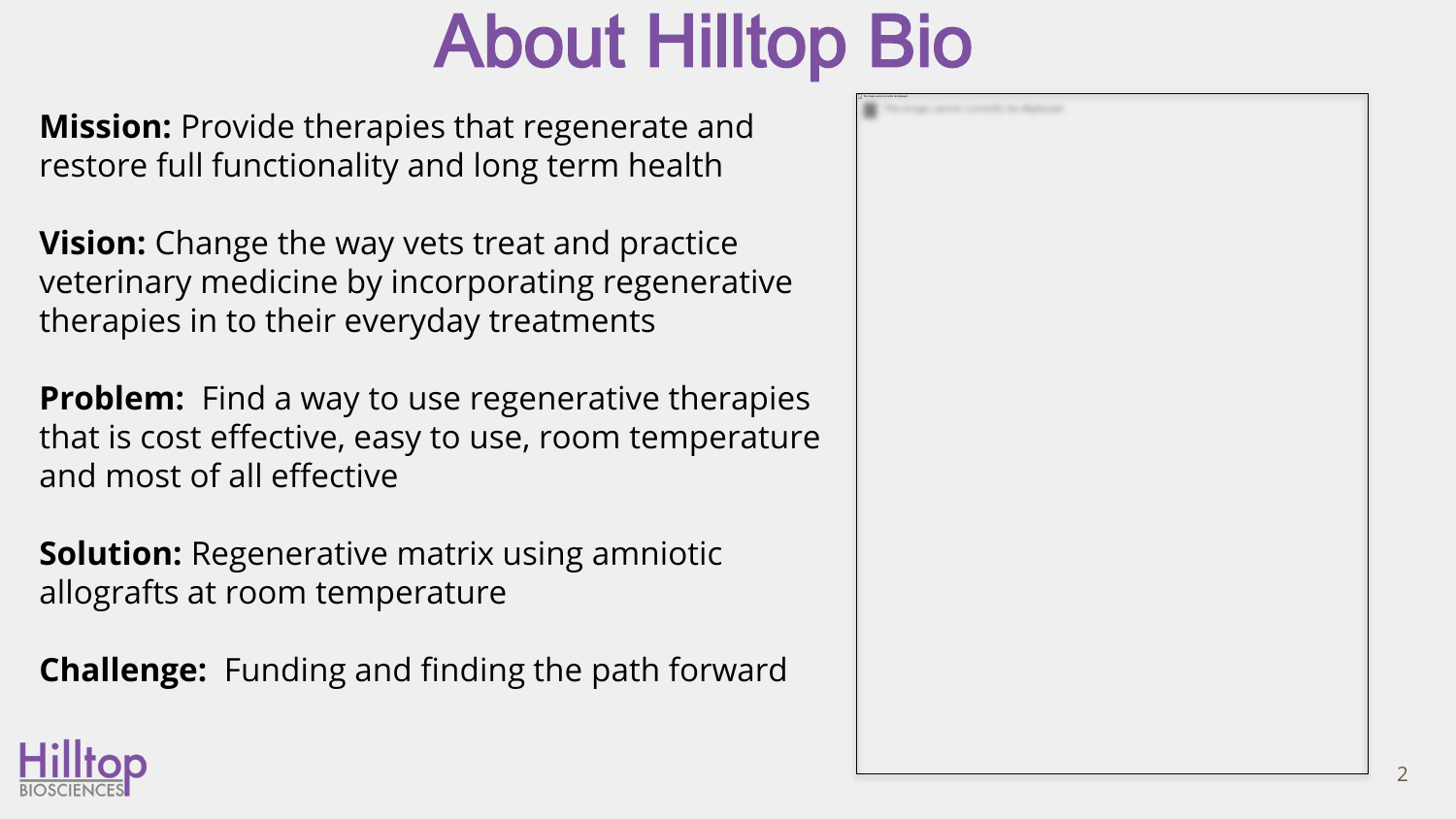## Steps to Funding



- Time Management
- Perseverance
- Patience
- Network
- Learn & Listen
- Mentors & Champions
- Craft a good story
- Accept Criticism
- Pitch
- Repeat...

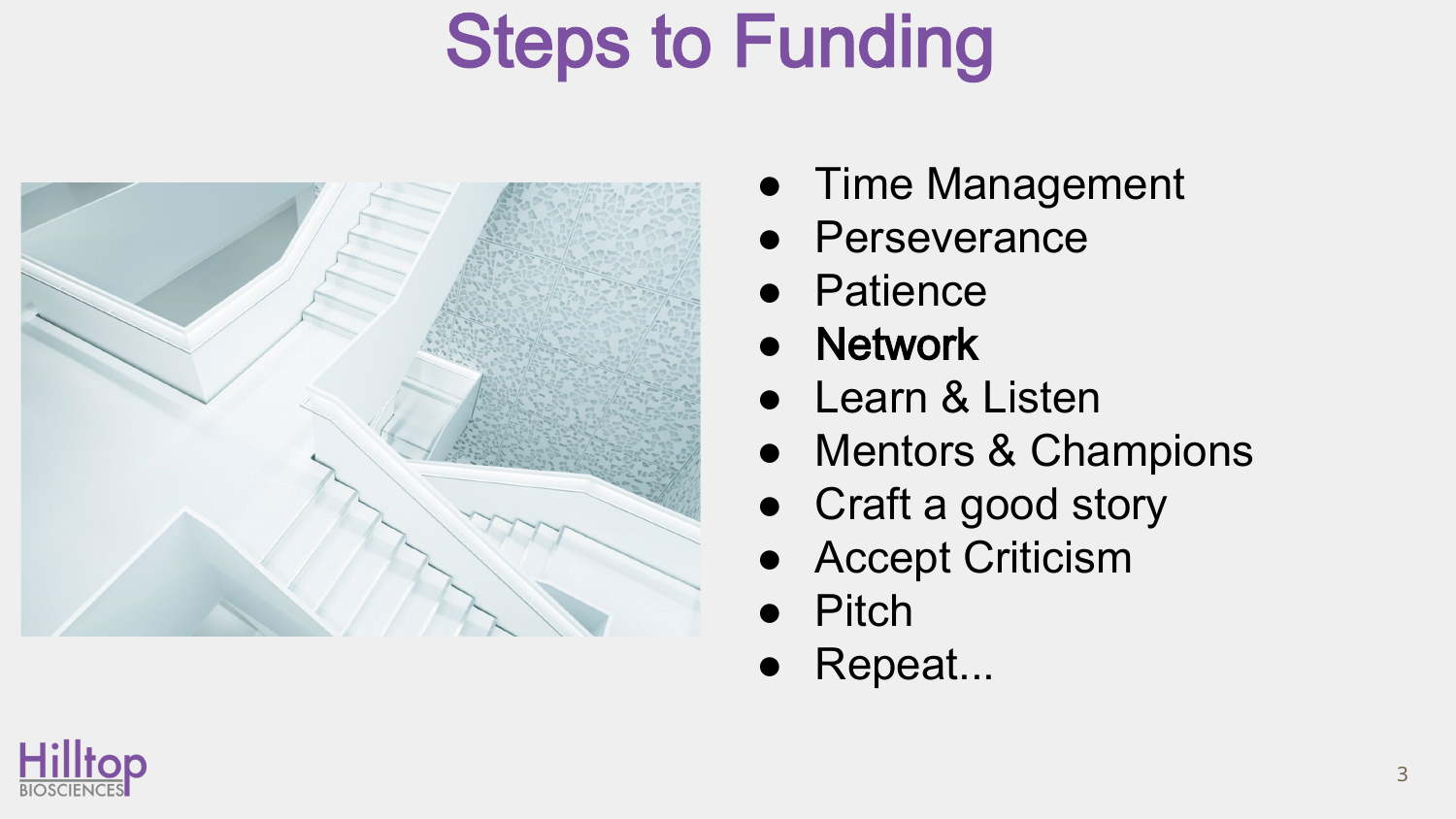### Milestones to Funding



- Seminars/Classes/Office Hours
- Scholarships
- Mentors
- Self-Motivation
- Ask Questions
- Develop & Practice
- Revise
- Know your business
- Be prompt
- Follow Up

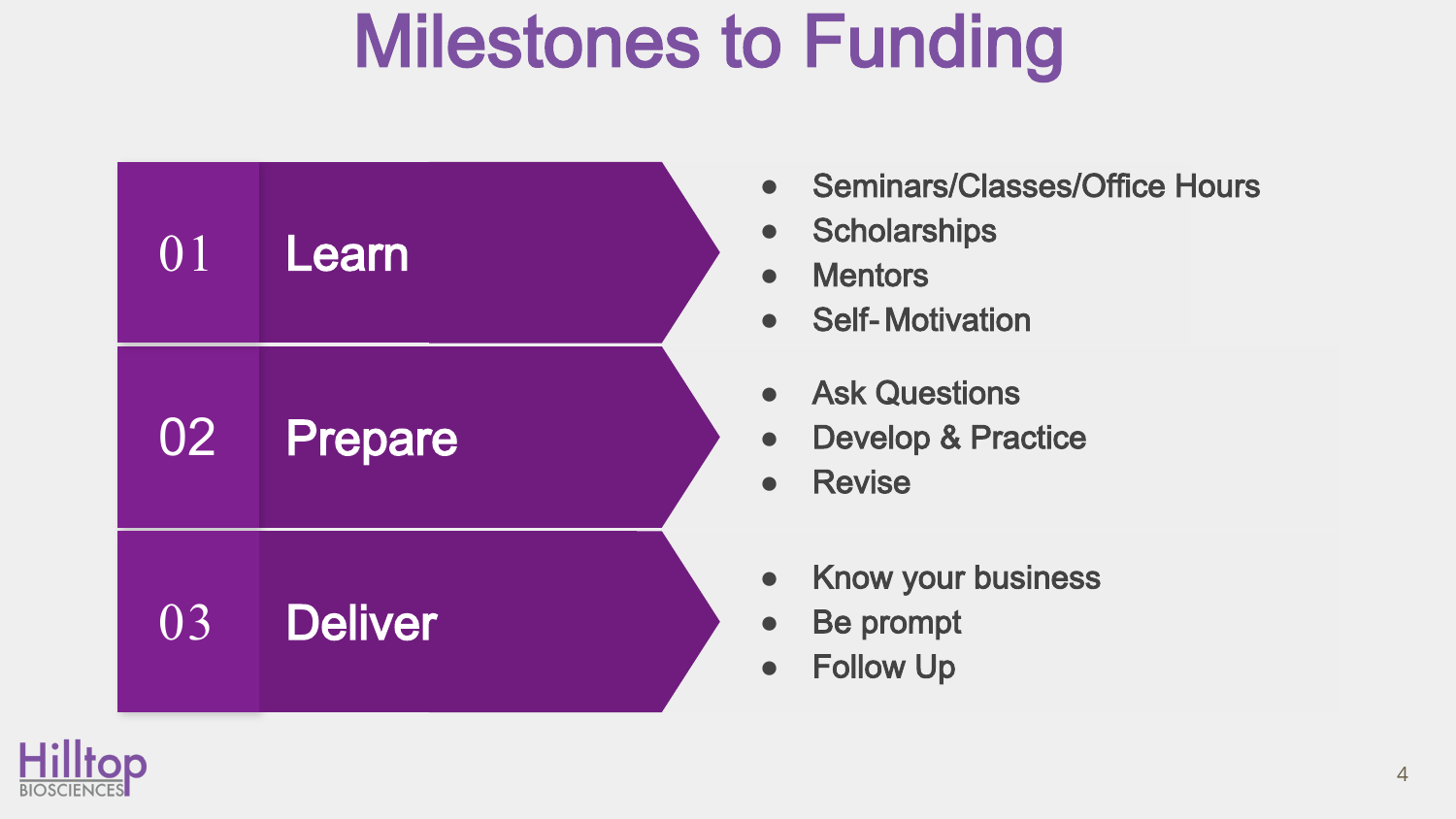# Funding Strategy

- Organization
- Research & Identify Angel **Groups**
- Network with group members
- Network with portfolio companies
- Attend investor partnership conferences
- Determination
- Learn to herd Cats!
- Support System



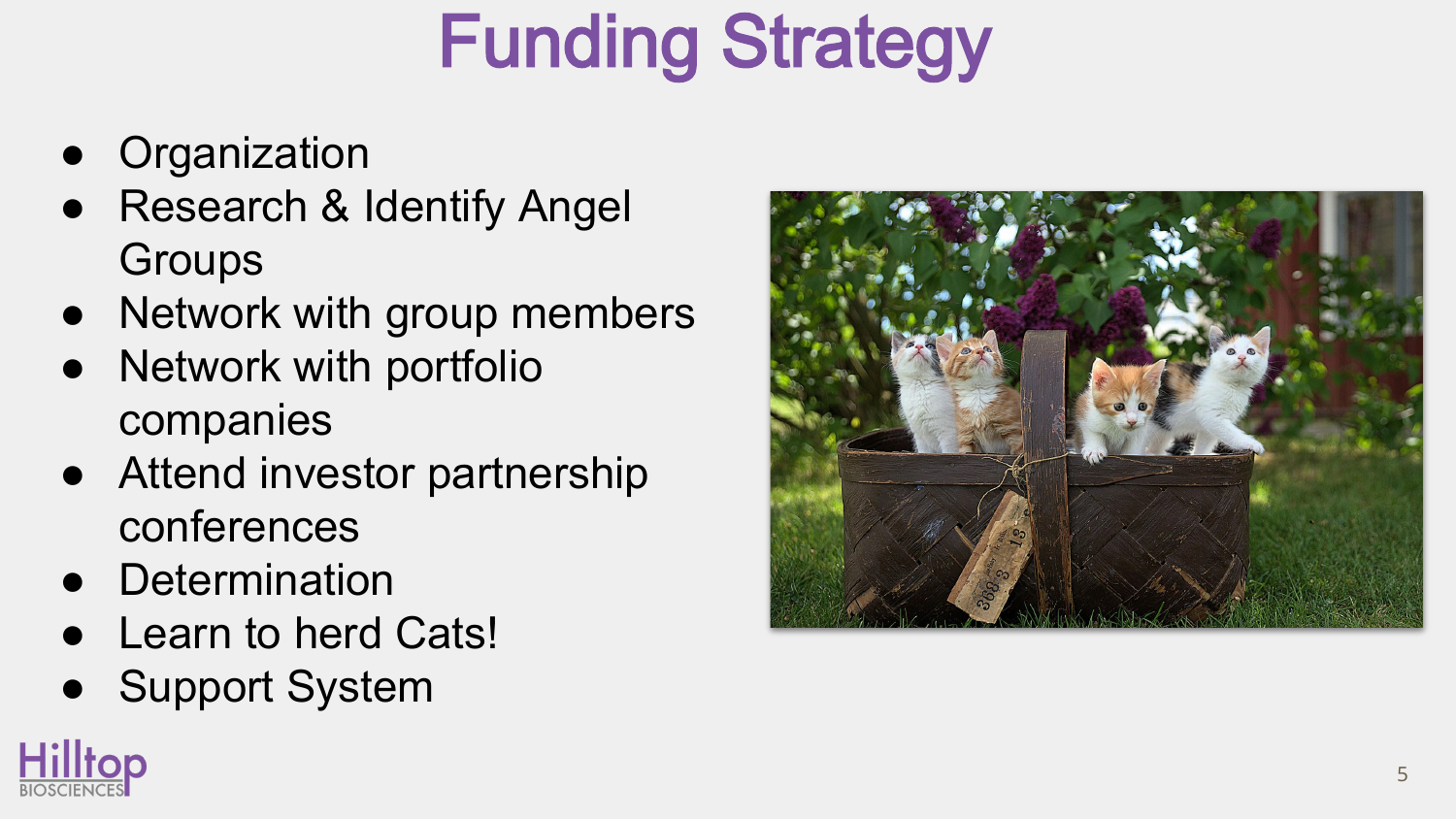#### Lessons Learned



illtop